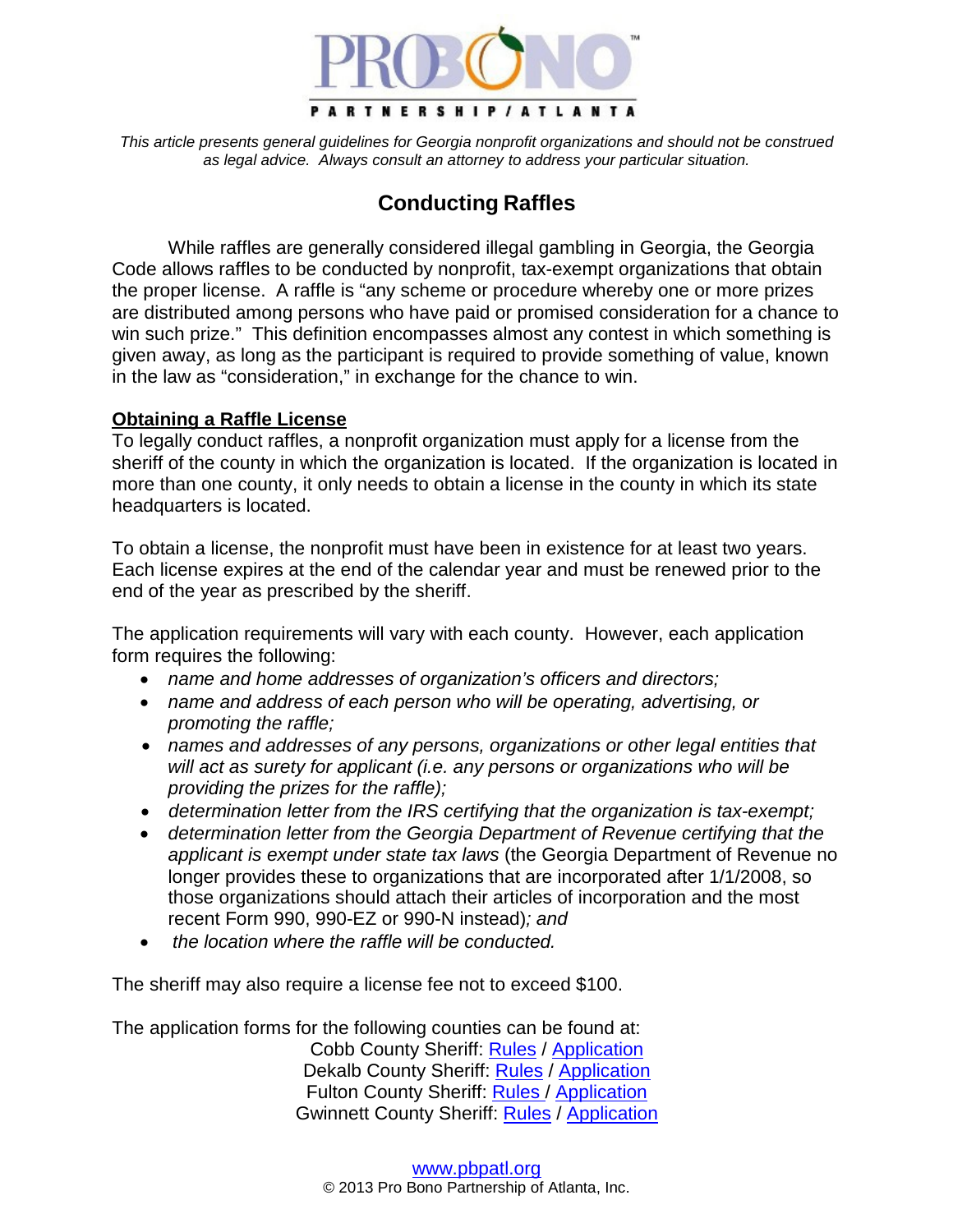# **Special License**

An organization may apply for a special, limited raffle license that allows operation of up to three raffles each year. Each single raffle must be conducted in its entirety within a 30-day period. With a special, limited license, the application and license fee are waived, as are the annual reporting requirements (described below).

# **Requirements for Operation of Raffle**

Georgia law requires that raffles be operated on premises:

- owned by the organization;
- leased by the organization and used regularly by the organization for purposes other than holding raffles; or
- leased by the organization from another nonprofit, tax-exempt organization.

"Operated" means the direction, supervision, management, operation, control, or guidance of the raffle. Although tickets may be sold at other locations, the nonprofit must operate the raffle from a location that meets the above requirements.

In addition, the organization holding the raffle license must:

- Own all equipment used to conduct each raffle or lease the equipment from another nonprofit organization licensed to conduct raffles;
- Display its raffle license conspicuously at the location where the raffle is being conducted;
- Conduct raffles only as specified in the organization's application;
- Not conduct more than one raffle during any one calendar day; and
- Not permit anyone under the age of 18 to play in a raffle unless accompanied by an adult.

# **Record-Keeping and Reporting Requirements**

The nonprofit organization with a raffle license must file a report with the sheriff on or before April 15 of each year. This report must disclose the receipts and expenditures relating to the operation of all raffles during that year and must be prepared and signed by a certified public accountant. The annual report to the sheriff is not required if the nonprofit obtains a special license (described above).

Records regarding each raffle must be kept by the organization for at least three years. The nonprofit is required to keep records even if it obtains a special license. These records must contain:

- *an itemized list of all gross receipts,*
- *an itemized list of all expenses (other than raffle prizes),*
- *a list of the prizes awarded and the names of any persons who win prizes valuing \$50 or more,*
- *a list of each person receiving the proceeds of the raffle, and*
- *the number of participants in the raffle.*